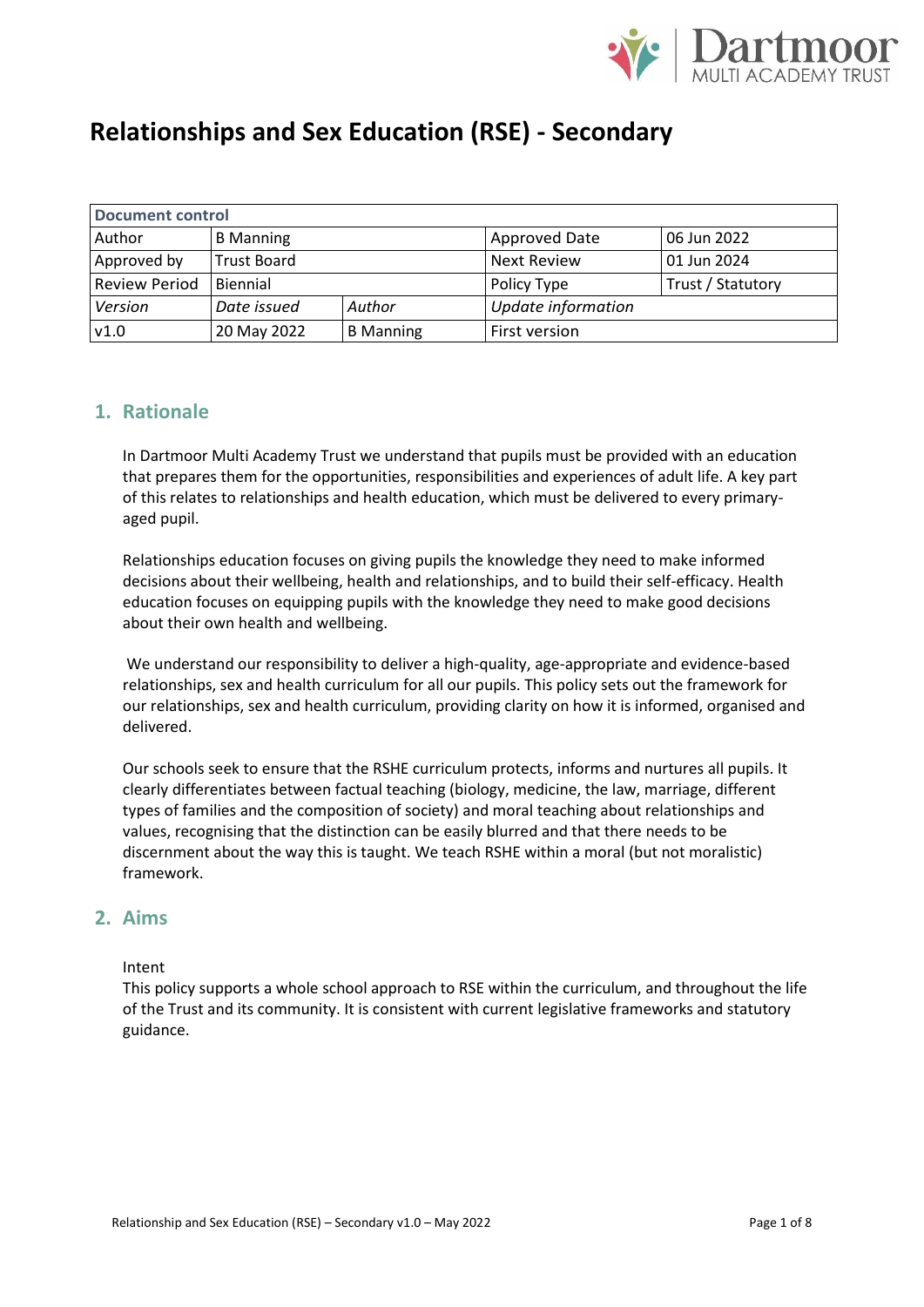

The aims of relationships and sex education (RSE) in Dartmoor Multi Academy Trust are to:

- Provide a framework in which sensitive discussions can take place
- Prepare pupils for puberty, and give them an understanding of sexual development and the importance of health and hygiene
- Help pupils consider how to ensure that they treat themselves and others, at all times and in all contexts, with dignity and respect
- Create a positive culture around issues of sexuality and relationships
- Teach pupils the correct vocabulary to describe themselves and their bodies

#### **3. Definition of terms**

For the purpose of this document:

- a. Members, Trustees/Directors and Governors are referred to as Trustees;
- b. The Dartmoor Multi Academy Trust is referred to as The Trust and refers to all schools within the Trust;
- c. School or Academy refers to any one of the schools or academies within the Dartmoor Multi AcademyTrust;
- d. Staff refers to all staff working at any one of the schools within the Dartmoor Multi Academy Trust;
- e. Pupils/children refers to all those being educated or on site at any one of the schools within the Dartmoor Multi Academy Trust.

### **4. Statutory requirements**

As a Multi Academy Trust our secondary schools must provide relationships education to all pupils as per section 34 of the [Children and Social work act 2017.](http://www.legislation.gov.uk/ukpga/2017/16/section/34/enacted)

Academies do not have to follow the National Curriculum, but we are expected to offer all pupils a curriculum that is similar to the National Curriculum including requirements to teach science which would include the elements of sex education contained in the science curriculum.

In teaching RSE, we are required by our funding agreements to have regard to guidance issued by the secretary of state as outlined in section 403 of th[e Education Act 1996.](http://www.legislation.gov.uk/ukpga/1996/56/contents)

In our Trust, we teach RSE as set out in this policy. This policy is associated with the PSHE Policy and the PSHE Programme of Study.

Schools must have regard to the statutory guidance, and where they depart from those parts of the guidance which state that they should (or should not) do something they will need to have good reasons for doing so.

The policy must also be applied within the framework of other relevant legislation including the Equality Act 2010.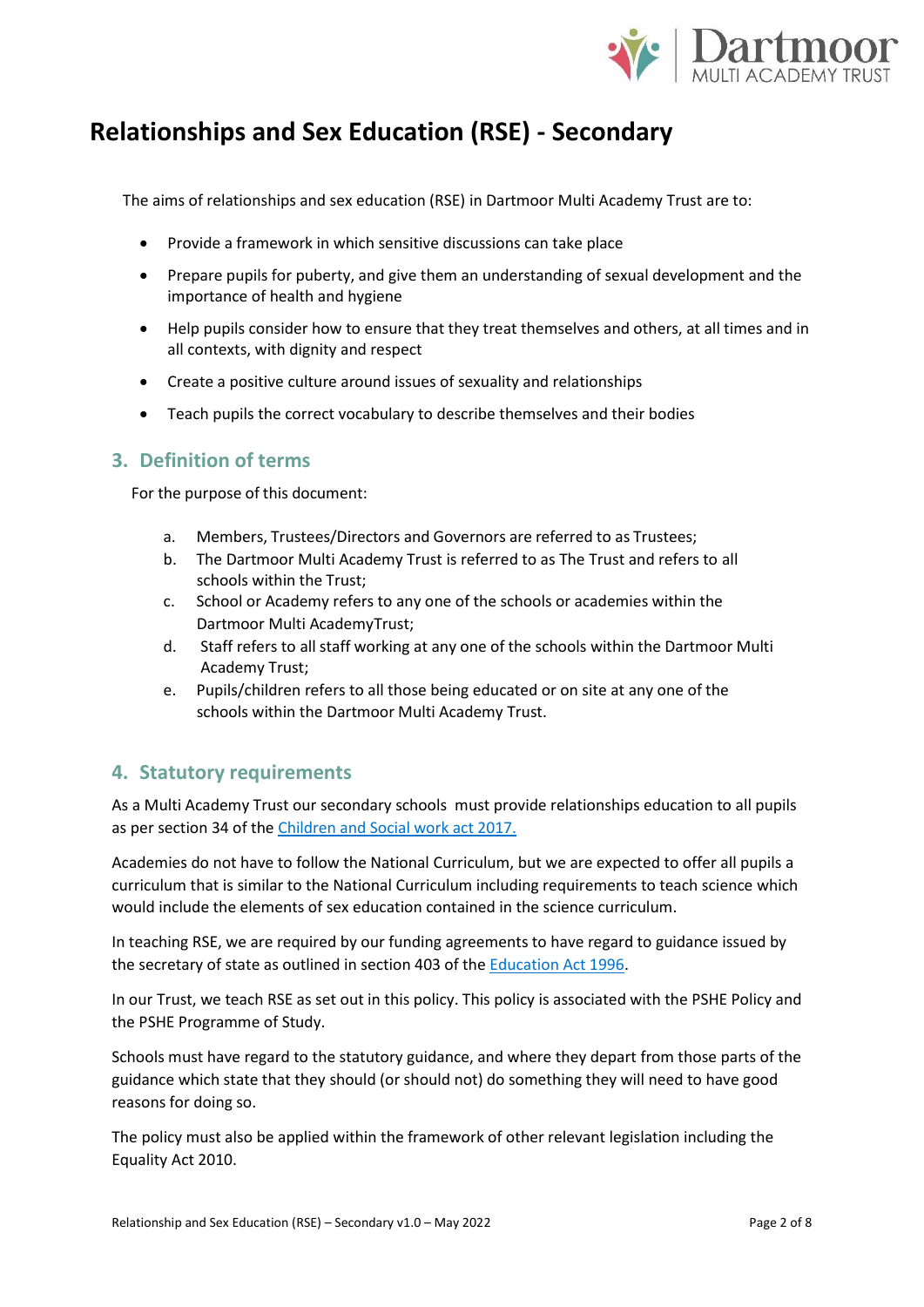

## **5. Policy Development**

Our school policies have all been developed in consultation with staff, pupils and parents. The consultation and policy development process involved the following steps:

a. Review – a member of staff or working group pulled together all relevant information including relevant national and local guidance

b. Staff consultation – all school staff were given the opportunity to look at the policy and make recommendations

c. Parent/stakeholder consultation – parents and any interested parties were invited to attend a meeting about the policy

d. Pupil consultation – we investigated what exactly pupils want from their RSE

e. Ratification – once amendments were made, the policy was shared with Trustees/Governors and ratified

## **6. Principles and Values**

The Trust believes:

- that RSE should be an integral part of the lifelong learning process, beginning in early childhood and continue into adult life;
- RSE is an entitlement for all young people;
- in encouraging every pupil to contribute to their community and aims to support each individual as they grow and learn;
- RSE should support and promote family commitment and love, respect and affection, knowledge and openness;
- that family is a broad concept; there is not just one model, e.g. nuclear family. It includes a variety of types of family structure, and acceptance of different approaches;
- in encouraging pupils and teachers to share and respect other's views.
- in generating an atmosphere where questions and discussion on sexual matters can take place without any stigma or embarrassment;
- in recognising that parents are key people in teaching their children about sex, relationships and growing up;
- that we must aim to work in partnership with parents and pupils, consulting them about the content of programmes;
- that the wider community has much to offer and aims to work in partnership with health professionals, social workers, peer educators and other mentors or advisers.

## 7. **What is Relationships and Sex Education?**

As a Trust we value diversity and foster mutual respect, modelling and inspiring attributes in pupils such as respect, courtesy and honesty. These underpin and inform the relationships we have, between pupils and between pupils and adults.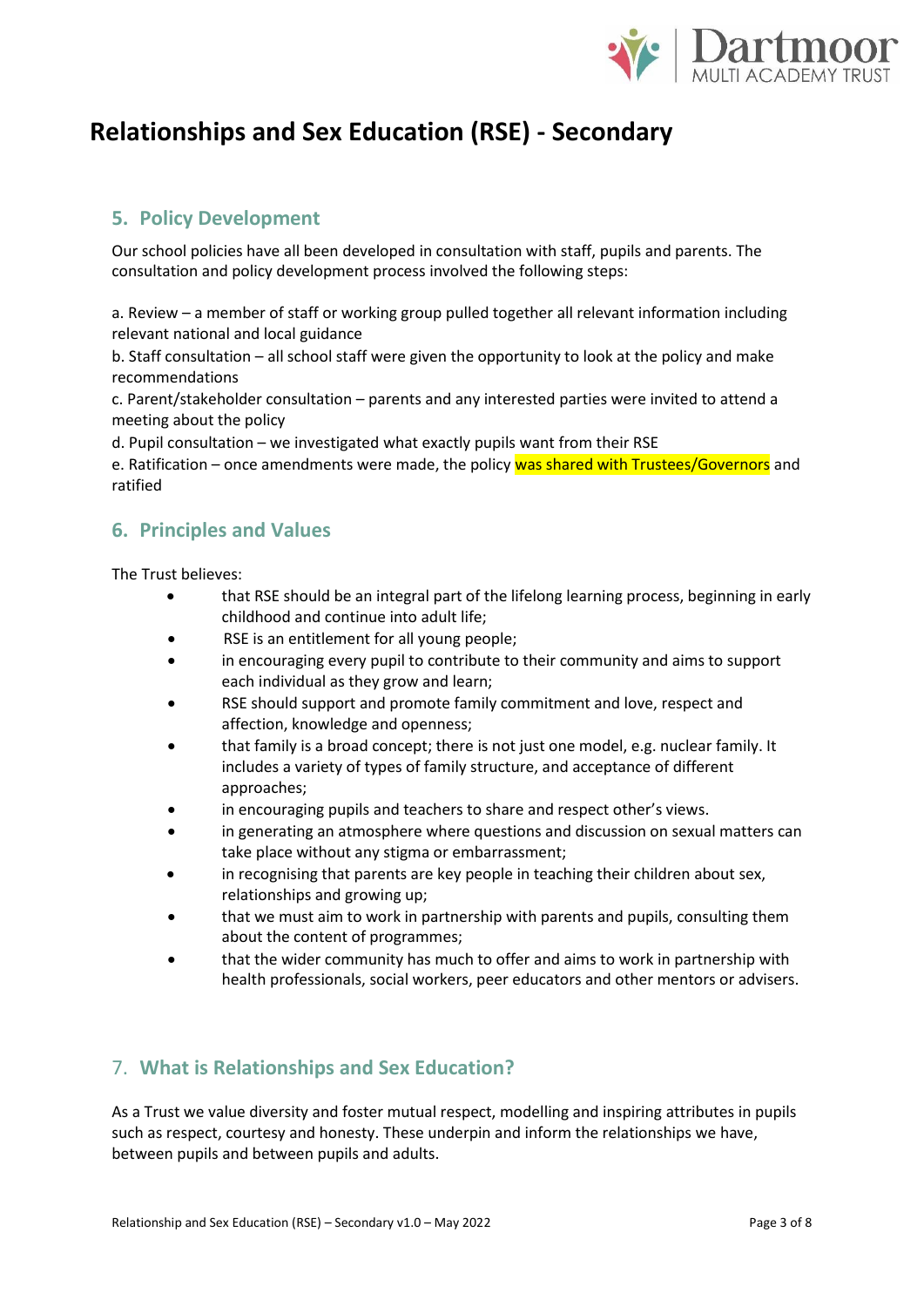

- RSE is about the emotional, social and cultural development of pupils, and involves learning about relationships, sexual health, sexuality, healthy lifestyles, diversity and personal identity.
- It involves a combination of sharing information and exploring issues and values.
- RSE is not about the promotion of sexual activity.

#### **Relationships and Sex Education**

RSE is taught within the personal, social and health education (PSHE) curriculum. Biological aspects of RSE are taught within the science curriculum and some content may also be delivered through the Religious Education (Beliefs and Values), Physical Education (PE) and Computing and IT curriculums.

In the secondary phase RSE focuses on giving young people the information they need to help them develop healthy, nurturing relationships of all kinds including:

- Families
- Respectful relationships, including friendships
- Online and media
- Being safe including being safe from exploitation and illegal practices (Grooming, Trafficking, FGM etc).
- Intimate and sexual relationships, including sexual health and consent.

These areas of learning are taught within the context of family life taking care to ensure that there is no stigmatisation of children based on their home circumstances (families can include single parent families, LGBT parents, families headed by grandparents, adoptive parents, foster parents/carers amongst other structures) along with reflecting sensitively that some children may have a different structure of support around them (for example: looked after children or young carers).

#### **Physical Health and Mental Wellbeing Education**

There is statutory guidance on the importance of teaching the characteristics of good physical health and mental wellbeing. Physical health and mental wellbeing will play a key role in delivering our PSHE (Personal, Social and Health Education) and will be enhanced by our Physical Education and Science curriculums.

The strands included in statutory Physical Health and Mental Wellbeing Education are:

- mental wellbeing; internet safety & harms;
- physical health and fitness; healthy eating;
- drugs, alcohol and tobacco;
- health and prevention; basic first aid;
- changing adolescent body.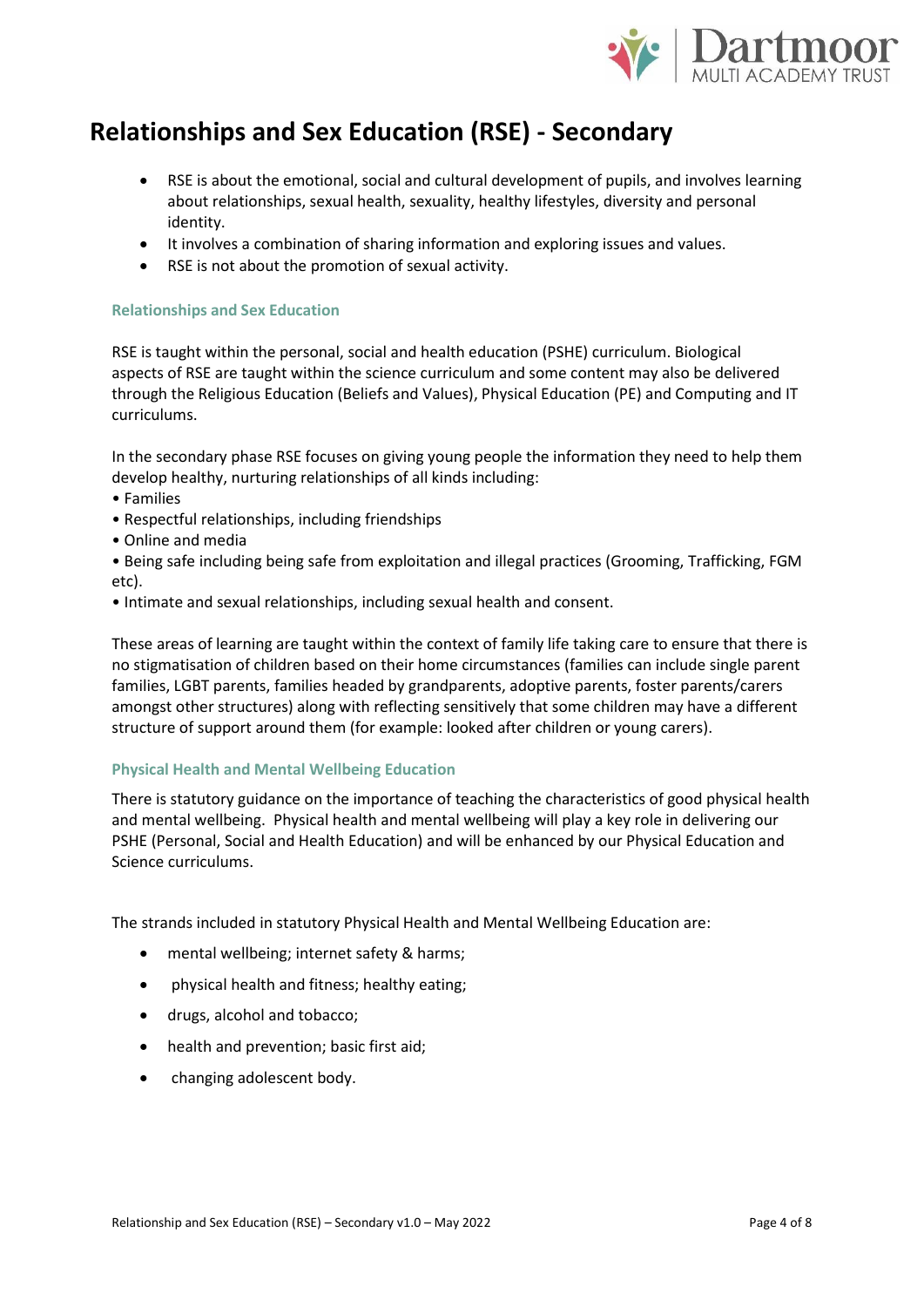

### **8. Curriculum**

Our RSHE curriculum is developed in consultation with parents, pupils and staff, taking into account the age, needs and feelings of our pupils. If pupils ask questions outside the scope of this policy, teachers will respond in an appropriate manner, so they are fully informed and don't seek answers online.

### **9. Delivery of RSE**

PSHE sessions are timetabled into the school week and delivered by teaching staff.

Delivery of the RSHE content will be made accessible to all pupils, including those with special educational needs and disabilities (SEND). Teachers will liaise with staff, SENDCo and parents when necessary to adapt the content and resources to a level suitable for individual SEND pupils.

#### **10.Inclusion**

- a. **Ethnic and Cultural Groups** We intend our policy to be sensitive to the needs of different ethnic groups.
- b. **Pupils with Special Needs**  We will ensure that all young people receive relationships and sex education, and we will offer provision appropriate to the particular needs of all our students, taking specialist advice where necessary.
- c. **Sexual Identity and Sexual Orientation** *-* We aim to deal sensitively and honestly with issues of sexual orientation, answer appropriate questions and offer support. Young people, whatever their developingsexuality need to feel that relationships and sex education is relevant to them.

### **11.Roles and responsibilities**

a. Trustees

The trustees will approve the RSE policy and hold the Principals to account for its implementation.

b. The Principals

The Principals of the schools are responsible for ensuring that RSE is taught consistently and for managing requests to withdraw pupils from [non-statutory/nonscience] components of RSE (see section12).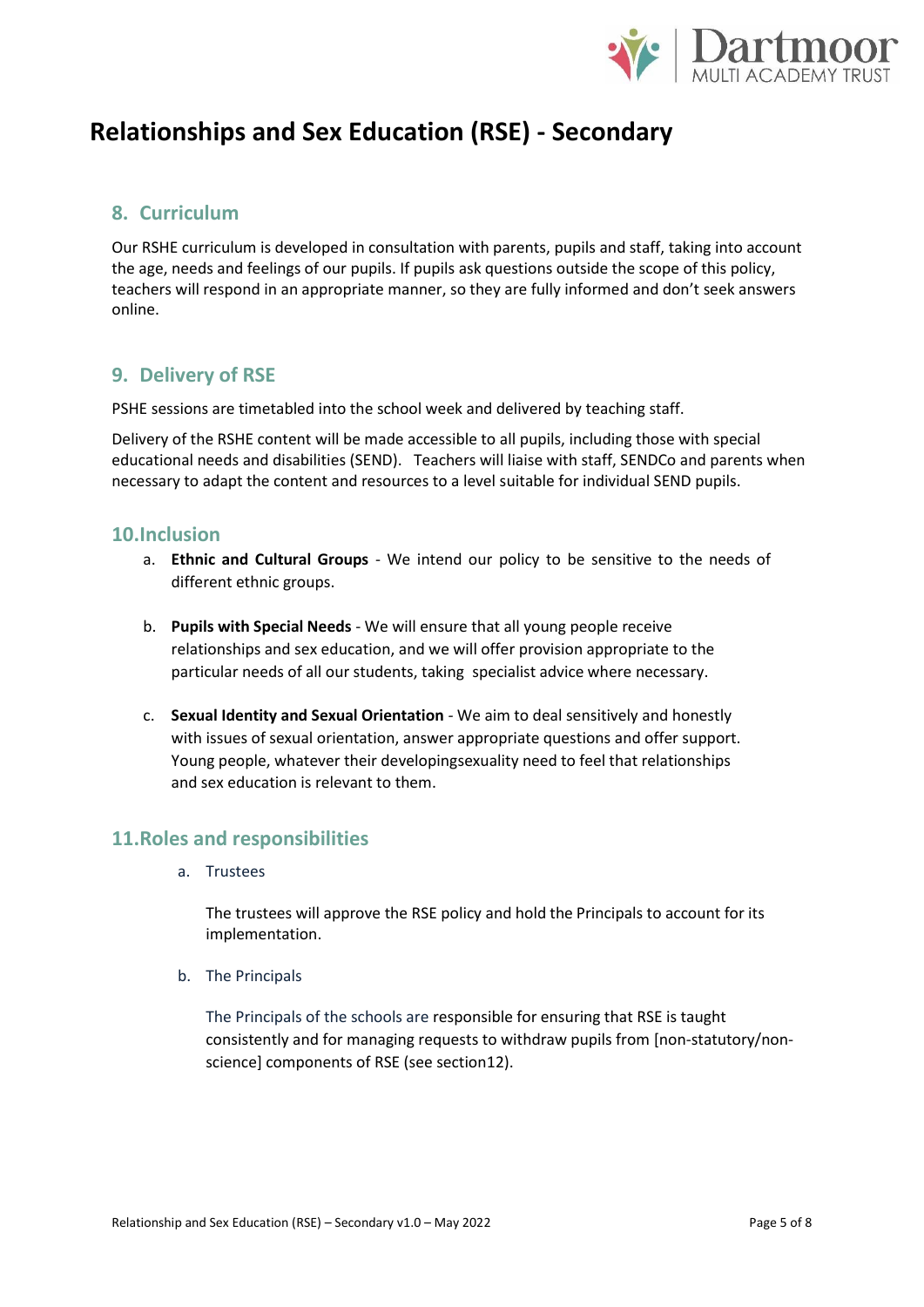

c. Staff

Staff are responsible for:

- i. Delivering RSE in a sensitive way
- ii. Modelling positive attitudes to RSE
- iii. Monitoring progress
- iv. Responding to the needs of individual pupils
- v. Responding appropriately to pupils whose parents wish them to be withdrawn from the [non-statutory/non-science] components of RSE

Staff do not have the right to opt out of teaching RSE. Staff who have concerns about teaching RSE are encouraged to discuss this with the Principal.

d. Pupils

Pupils are expected to engage fully in RSE and, when discussing issues related to RSE, treat others withrespect and sensitivity.

#### **12.Parents' right to withdraw**

In the secondary phase, parents have the right to withdraw their children from the non-statutory components of sex education within RSE up to and until 3 terms before the child turns 16. After this point, if the child wishes to receive sex education rather than being withdrawn, the school will arrange this . There is **no** right of opt out from the statutory relationships education components. Requests for withdrawal should be put in writing using the form found in Appendix 1 of this policy and addressed to the Headteacher.

A copy of withdrawal requests will be placed in the pupil's educational record. The Headteacher will discuss the request with parents and take appropriate action.

Alternative work will be given to pupils who are withdrawn from sex education and they will be supervised but alternative teacher supervision, one to one teaching and/or admission to another teaching group may not be practical, possible or feasible.

### **13.Confidentiality, Controversial and Sensitive Issues**

Teachers cannot offer unconditional confidentiality and are required to report all disclosures. In a case where a teacher learns from an under 16-year-old that they are having or contemplating sexual intercourse:

- a. This matter will be reported immediately to the school's Designated Safeguarding Lead (DSL) via the online reporting system (CPOMS).
- b. The young person will be strongly encouraged wherever possible, to talk to parent/carer and if necessary to seek medical advice.
- c. The young person will be properly advised about contraception, including precise information about where young people can access contraception and advice services.
- d. The DSL will give due regard to satisfying themselves that no young person of any age is involved in a relationship that is potentially coercive or exploitative. Where this is thought to be the case, child protection measures will be taken.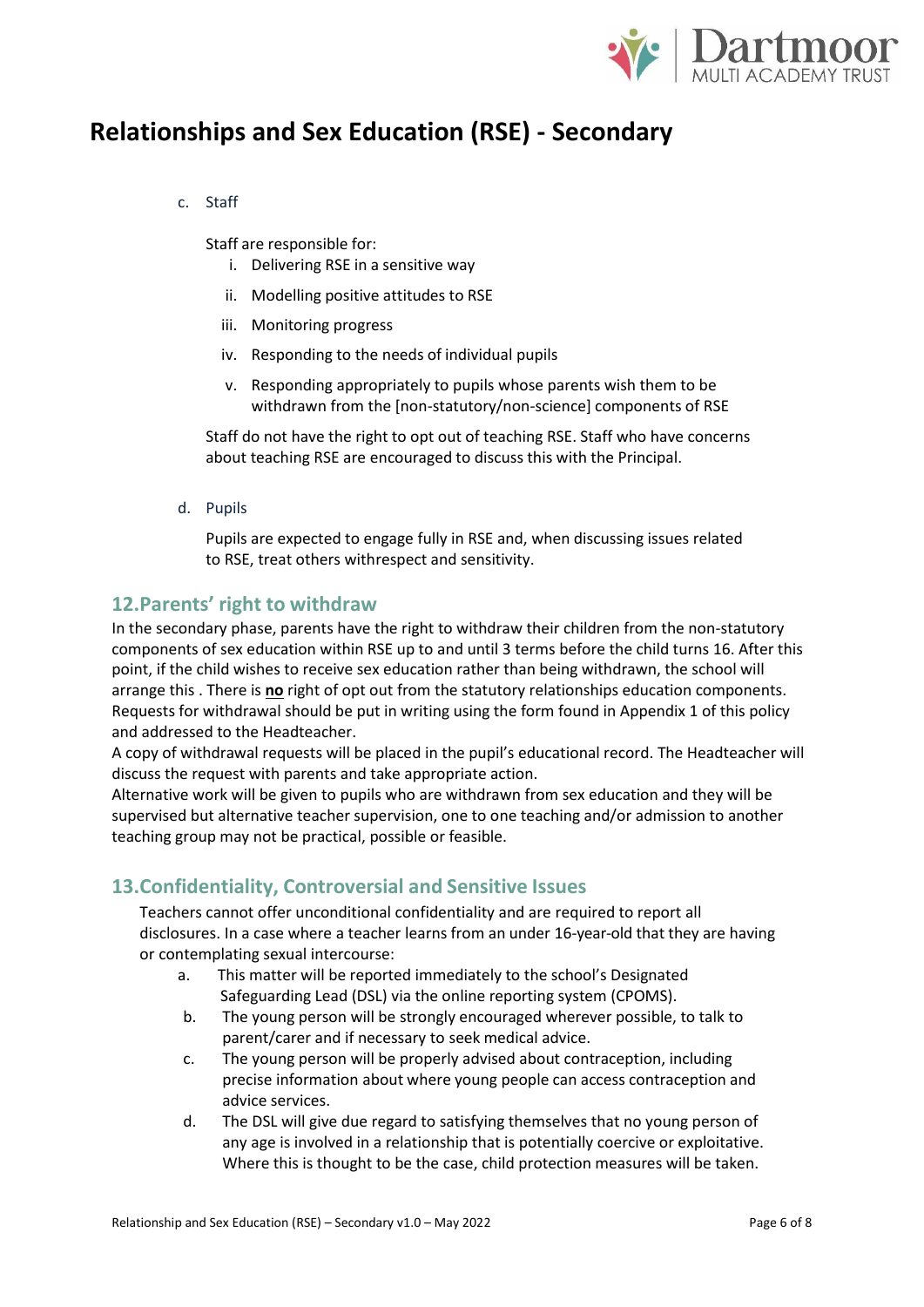

In any case where child protection procedures are followed, the teacher will ensure that the young personunderstands that they cannot ever promise confidentiality. Health professionals in school are bound by their codes of conduct in a one-toone situation with anindividual student, but in a classroom situation they must follow the school's confidentiality policy.

### **14.Training**

Staff who teach RSE are trained in the delivery of RSE as part of their professional qualification training and/or induction and it is included in our continuing professional development calendar.

The Principal/Lead Teacher of RSE will also invite visitors from outside the school, such as school nurses or sexual healthprofessionals, to provide support and training to staff teaching RSE.

#### **15.Impact**

Assessment methods include;

- assessment is built into the RSE programme to inform planning
- summative assessment at the end of the RSE unit
- pupil self-assessment is used where appropriate
- identify pupils who have exceeded or fallen short of the module objectives and those that have achieved it
- teachers will keep a note of pupils who have missed some or the entire module due to absence from school

The delivery of RSE is monitored by a member of the school's Senior Leadership Team (SLT) and the quality of education team through: e.g. lesson observations, learning walks, work scrutiny and pupil voice

#### **16.Policy Circulation**

- a. This Policy will be published on the Trust's website
- b. This Policy will be circulated to every Member, Trustee/Director, Governor and Senior Employee by sending an email to the link on the Trust's website on an annual basis and when each new Member, Trustee/Director, Governor and Senior Employee joins the Trust.
- c. The Trustees, in consultation with the Local Stakeholder Boards, are responsible for overseeing, reviewingand organising the revision of the Relationships and Sex Education Policy.